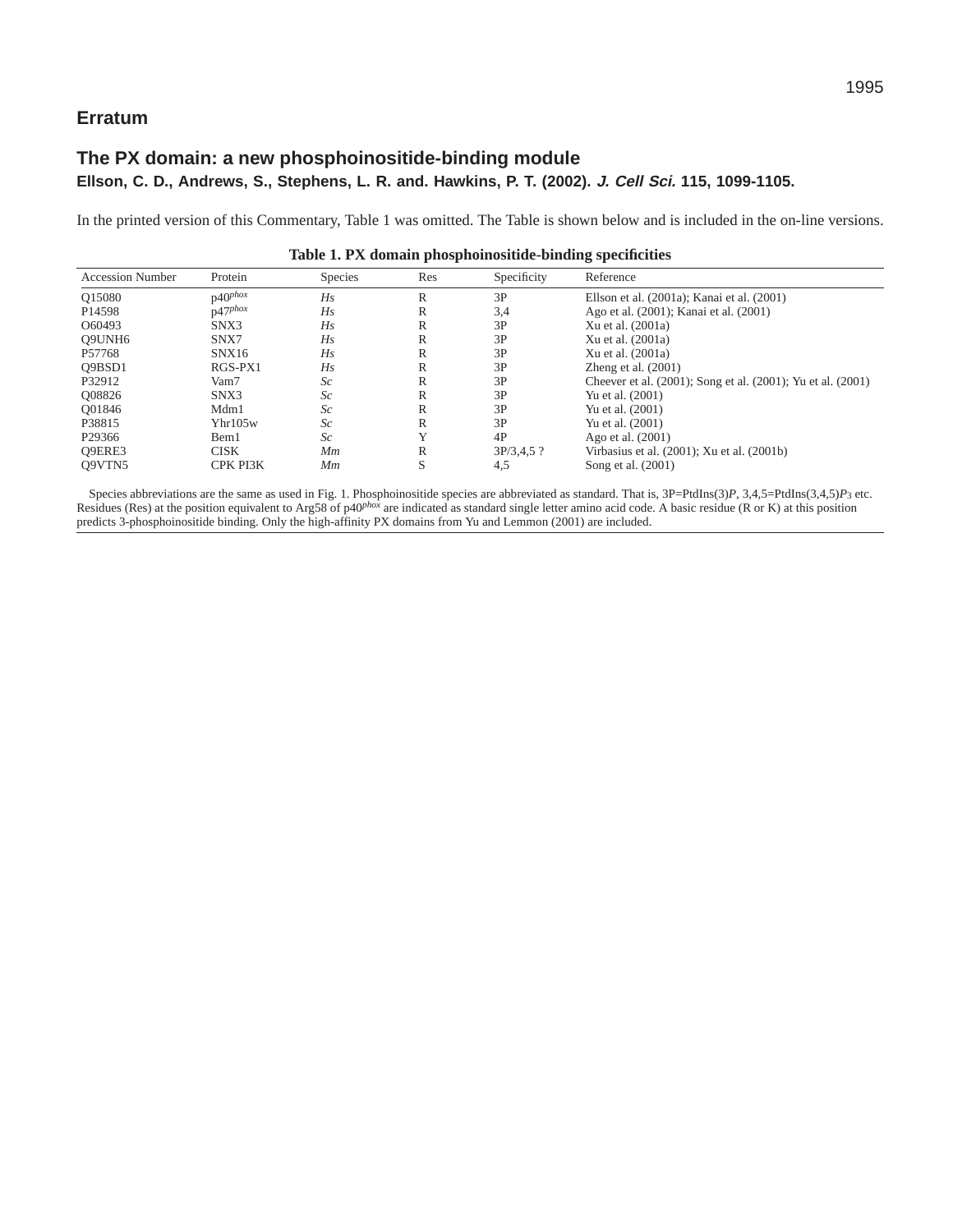# **The PX domain: a new phosphoinositide-binding module**

**Chris D. Ellson1,\*, Simon Andrews2, Len R. Stephens1 and Phill T. Hawkins1**

1The Inositide Laboratory, The Babraham Institute, Babraham, Cambridge, CB2 4AT, UK 2Bioinformatics, The Babraham Institute, Babraham, Cambridge, CB2 4AT, UK \*Author for correspondence (e-mail: chris.ellson@bbsrc.ac.uk)

Journal of Cell Science 115, 1099-1105 (2002) © The Company of Biologists Ltd

#### **Summary**

**The PX domain, which until recently was an orphan domain, has emerged as the latest member of the phosphoinositide-binding module superfamily. Structural studies have revealed that it has a novel fold and identified key residues that interact with the bound phosphoinositide, enabling some prediction of phosphoinositide-binding specificity. Specificity for PtdIns(3)***P* **appears to be the most common, and several proteins containing PX domains localise to PtdIns(3)***P***-rich endosomal and vacuolar structures through their PX domains: these include the** **yeast t-SNARE Vam7p, mammalian sorting nexins (involved in membrane trafficking events) and the Ser/Thr kinase CISK, which is implicated in cell survival. Additionally, phosphoinositide binding to the PX domains of p40***phox* **and p47***phox* **appears to play a critical role in the active assembly of the neutrophil oxidase complex.**

Key words: Phox, PI3-kinase, PtdIns(3)*P*, Trafficking, NADPH oxidase, SNX

#### **Introduction**

Phosphoinositide levels are exquisitely regulated within cells and constitute important spatial and temporal signals coordinating a wide range of cellular processes. The effects of phosphoinositides are mediated primarily by direct interaction with a large number of downstream effector proteins, and these protein-lipid interactions involve numerous, specific lipidbinding modules, including the pleckstrin homology (PH), FYVE and ENTH domains (Itoh et al., 2001; Ford et al., 2001) (reviewed in Hurley and Meyer, 2001). Recently, the PX domain has extended this list.

First identified in two cytosolic components of the NADPH oxidase (Ponting, 1996), PX domains are found in >100 known and hypothetical eukaryotic proteins, which have divergent functions and include the p40*phox* and p47*phox* subunits of the NADPH oxidase, class II phosphoinositide 3-kinases (PI3Ks), cytokine-independent survival kinase (CISK), members of the phospholipase D (PLD) family, sorting nexins (SNX), bud emergence (Bem) proteins and the t-SNARE Vam7p (Fig. 1).

Recent simultaneous studies from several laboratories have now shown that several PX domains act as specific phosphoinositide-binding modules (Cheever et al., 2001; Ellson et al., 2001a; Kanai et al., 2001; Song et al., 2001; Xu et al., 2001a) that have varying lipid-binding specificities (Table 1). The task of understanding their structure and ultimately their context-specific function is now well underway.

#### **PX domain structure**

#### Overall topology

The PX domain is approximately 120 residues long, and sequence comparisons have shown that it contains several well conserved regions, including a number of basic residues and a proline-rich stretch (Ponting, 1996). NMR spectroscopy studies of two different PX domains (from p47*phox* and Vam7p) indicated that the overall structure of the domain is a threestranded β-sheet followed by three α-helices (Cheever et al., 2001; Hiroaki et al., 2001). When the Vam7p PX domain was studied in the PtdIns(3)*P*-bound state and compared with the unligated form, a collection of basic residues that undergo significant chemical shift upon ligation of PtdIns(3)*P* were identified. This suggested that several of the conserved basic residues identified in the primary sequence are indeed those most likely to participate in interactions with the phosphoinositide.

Very recently, Bravo et al. (Bravo et al., 2001) reported a crystal structure of the PX domain of p40*phox* bound to dibutanoyl-PtdIns(3)*P* (a soluble form of PtdIns(3)*P*) at 1.7Å resolution. This study is the most detailed and accurate to date, allowing assignment of roles for individual residues in interactions with the bound phosphoinositide. The crystal structure confirmed that the overall topology of the PX domain is similar to that reported for the p47*phox* and Vam7p PX domains: the domain forms an overall wedge shape, one face forming the phosphoinositide-binding pocket (Fig. 2A,B).

The interactions between all PX domains and their bound phosphoinositides most likely to be shared, regardless of specificity, involve the 1-phosphate and the inositol ring, because they are present in all phosphoinositide species. A hydrogen bond between a well conserved basic residue, Lys92\*, and the 1-phosphate is the most important interaction with this group. Tyr59 forms the floor of the lipid-binding pocket in the PX domain, allowing the inositol ring of PtdIns(3)P to stack tightly against it (Fig. 2C). This carbohydrate-aromatic stacking is likely to be a common

\*All residue assignments refer to p40*phox*.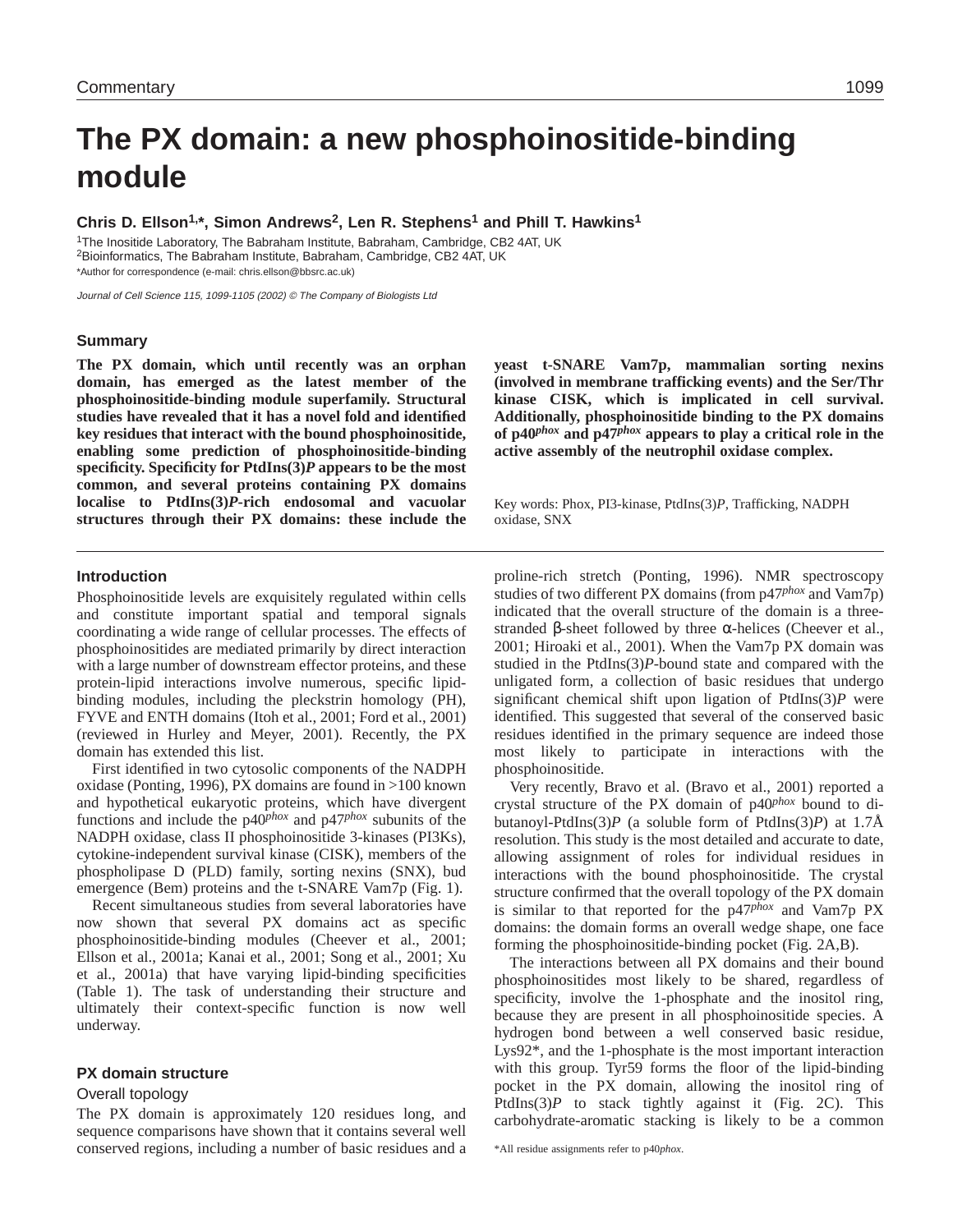### 1100 Journal of Cell Science 115 (6)

| <b>Accession Number</b> | Protein             | <b>Species</b> | Res         | Specificity  | Reference                                                   |
|-------------------------|---------------------|----------------|-------------|--------------|-------------------------------------------------------------|
| Q15080                  | $p40^{phox}$        | Hs             | R           | 3P           | Ellson et al. (2001a); Kanai et al. (2001)                  |
| P <sub>14598</sub>      | $p47$ phox          | Hs             | R           | 3,4          | Ago et al. (2001); Kanai et al. (2001)                      |
| O60493                  | SNX3                | Hs             | R           | 3P           | Xu et al. (2001a)                                           |
| Q9UNH6                  | SNX7                | Hs             | R           | 3P           | Xu et al. (2001a)                                           |
| P57768                  | SNX16               | Hs             | R           | 3P           | Xu et al. (2001a)                                           |
| O9BSD1                  | RGS-PX1             | Hs             | R           | 3P           | Zheng et al. $(2001)$                                       |
| P32912                  | Vam7                | Sc             | R           | 3P           | Cheever et al. (2001); Song et al. (2001); Yu et al. (2001) |
| O08826                  | SNX3                | Sc             | R           | 3P           | Yu et al. (2001)                                            |
| O01846                  | Mdm1                | Sc             | R           | 3P           | Yu et al. (2001)                                            |
| P38815                  | Y <sub>hr105w</sub> | Sc             | R           | 3P           | Yu et al. (2001)                                            |
| P29366                  | Bem1                | Sc             | $\mathbf v$ | 4P           | Ago et al. (2001)                                           |
| O9ERE3                  | <b>CISK</b>         | Mm             | R           | $3P/3,4,5$ ? | Virbasius et al. (2001); Xu et al. (2001b)                  |
| O9VTN5                  | CPK PI3K            | Мm             | S           | 4,5          | Song et al. (2001)                                          |

**Table 1. PX domain phosphoinositide-binding specificities**

Species abbreviations are the same as used in Fig. 1. Phosphoinositide species are abbreviated as standard. That is, 3P=PtdIns(3)*P*, 3,4,5=PtdIns(3,4,5)*P*<sub>3</sub> etc. Residues (Res) at the position equivalent to Arg58 of p40<sup>*phox*</sup> are indicated as standard single letter amino acid code. A basic residue (R or K) at this position predicts 3-phosphoinositide binding. Only the high-affinity PX domains from Yu and Lemmon (2001) are included.

feature of binding, because all PX domains have either Tyr or Phe at the analogous position.

#### Lipid-binding specificity

Two of the most well conserved basic residues in the PX domain are at positions 57 and 105 in p40*phox*. Arg105 forms hydrogen bonds with the 4- and 5-hydroxyl groups of PtdIns(3)*P*; analogous residues in other PX domains are probably well positioned to bind to phosphate groups at these positions, perhaps allowing varied lipid-binding specificities. Arg57, however, fulfils an entirely different role that was not expected on the basis of previous work. Studies of the analogous residue in other proteins had indicated that it might have a critical role in phosphate ligation of the bound phosphoinositide. NMR spectra had revealed a large chemical shift upon ligation of PtdIns(3)*P* in Vam7p (Cheever et al., 2001). In addition, a naturally occurring Arg→Gln mutation in p47*phox* results in a non-functional NADPH oxidase (Noack et al., 2001), and mutation of this residue in p47*phox* abrogates lipid binding (Kanai et al., 2001). However, the crystal structure shows that this residue does not project into the binding pocket but faces away from it (Fig. 2C). This suggests that Arg57 actually performs a vital structural role, forming hydrogen bonds within the hydrophobic core to stabilise the unique fold of the PX domain (Fig. 2C).

The residue that emerged as crucial for ligation of the 3 phosphate was Arg58, which is sandwiched between the fundamentally important Arg57 and Tyr59 residues. Mutation of this residue completely abolishes PtdIns(3)*P* binding in vitro and in vivo, despite the fact that structural integrity of the domain remains intact (Bravo et al., 2001).

Since Arg58 is so crucial for binding to the 3-phosphate, is it the residue that confers selectivity upon the PX domain? Indeed, all PX domains possessing a basic residue in this position that have been studied are specific for 3 phosphoinositides (Cheever et al., 2001; Ellson et al., 2001a; Kanai et al., 2001; Song et al., 2001; Virbasius et al., 2001; Xu et al., 2001a; Xu et al., 2001b; Yu and Lemmon, 2001). Conversely, the PX domains that exhibit alternative phosphoinositide-binding specificity, that is, the mouse class II PI3K [which binds to PtdIns(4,5)*P*2 (Song et al., 2001)] and the yeast Bem protein Bem1p [which binds to PtdIns(4)*P*

(Ago et al., 2001)] both lack the analogous basic residue (Fig. 1; Table 1). Such a theory, however, does not explain, for example, why the p40*phox* PX domain does not bind to PtdIns(3,4)*P*2, whereas the p47*phox* PX domain does. One possibility may be that the binding pocket is too cramped to allow access to the 4-phosphate. This means that Arg105, which would be well placed to interact with the 4- and 5 phosphates of bound phosphoinositides, instead forms hydrogen bonds with the hydroxyl groups in these positions of PtdIns(3)*P*. In contrast, residues in this region of the p47*phox* PX domain presumably do not present such stearic hindrances, allowing p47*phox* to show a preference for PtdIns(3,4)*P*2. Therefore, in addition to Arg58, the specific sequences in the variable loop and around the residue analogous to Arg105 of PX domains seem to be instrumental in determining lipidbinding specificity. A combination of molecular modelling and sequence comparisons of PX domains with known specificity may allow lipid-binding profiles to be predicted for those PX domains without known ligands. However, only comprehensive lipid-binding experiments will demonstrate actual specificities.

The NMR studies of the PtdIns(3)*P*-bound Vam7p PX domain (Cheever et al., 2001) also defined a membraneinteraction loop that immediately follows the proline-rich region and spans approximately eight hydrophobic and polar residues. This feature of the PX domain might facilitate interactions with both the surface and interior of the lipid bilayer (Fig. 2A,B). Interestingly, mutation of one residue in this region of p40*phox* (Tyr94 to Ala) has little effect on binding to soluble di-C4-PtdIns(3)*P*, demonstrating that a lipid bilayer is necessary for detection of this interaction (Bravo et al., 2001).

#### PX domains as a ligand of SH3 domains

The existence of a conserved polyproline motif (PxxP) in many PX domains suggested that it may act as a target for SH3 domains (Fig. 2A,B). Numerous PX-domain-containing proteins also contain SH3 domains and form multiple contacts with other proteins. In fact, an NMR study of the isolated domains revealed that the PX domain of p47*phox* binds to its own C-terminal SH3 domain through this PxxP motif (Hiroaki et al., 2001). It is tempting to speculate that this is an inhibitory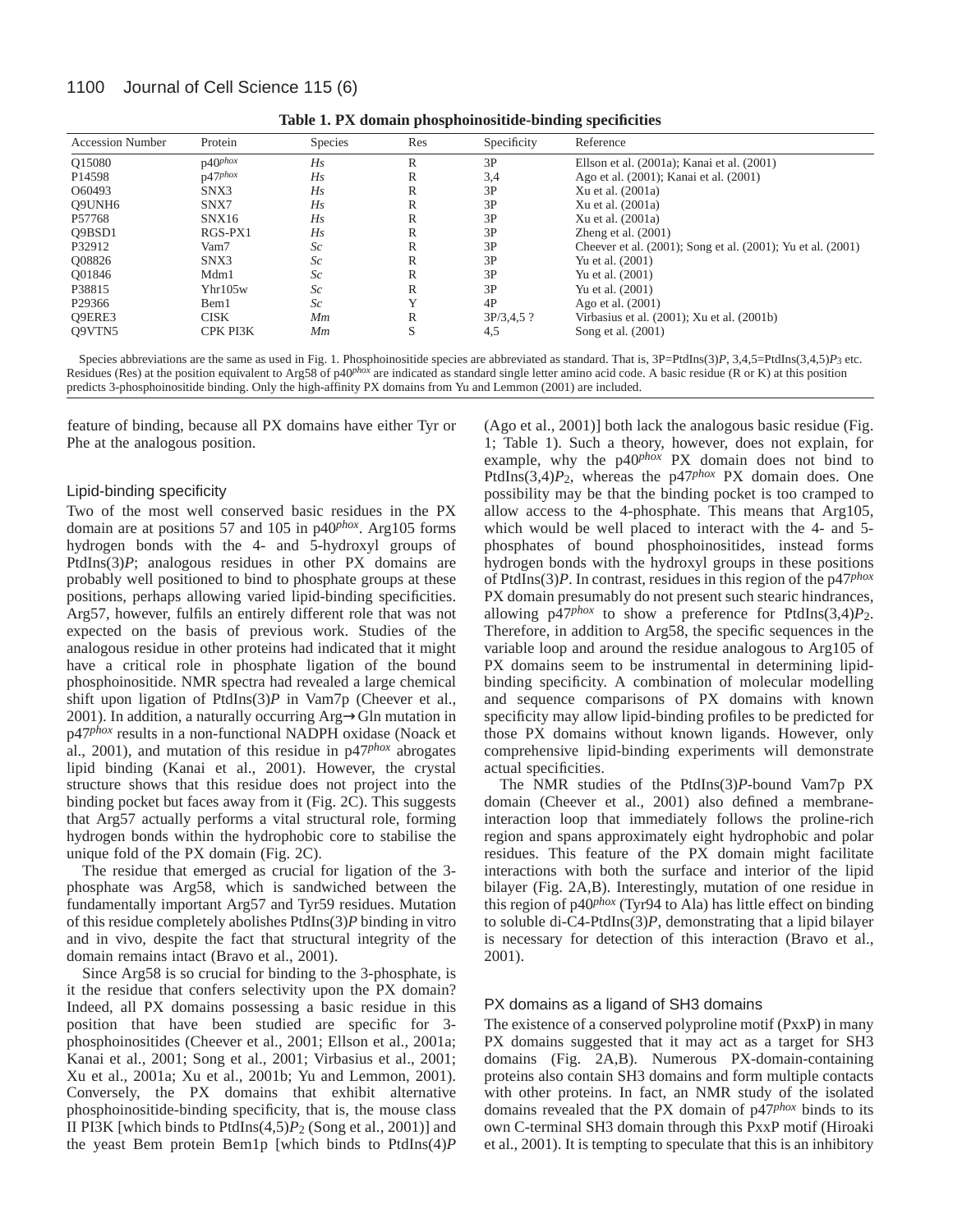intramolecular association, but studies on the full-length protein are required to test this idea. The crystal structure shows that both proline residues in the PxxP motif of the PtdIns(3)P-bound p40*phox* PX domain are internal and therefore unavailable for interaction with an SH3 domain (Bravo et al., 2001). This implies either that the PX domain of p40*phox* has no SH3 ligand or that a conformational change (perhaps linked to lipid dissociation) allows the interaction to occur. Given that only one SH3-PX domain interaction has been found, the issue of whether SH3 domain binding is a general feature of PX domains is yet to be resolved.

A recent report also claims that the PX domains of p40*phox*



**Fig. 1.** Domain profiles of all PX-domain-containing proteins. Proteins were selected from the SMART database (Schultz et al., 2000), aligned, and unique proteins are shown (proteins with >80% homology were excluded as redundant or orthologous). Where appropriate, the human version is shown. Species abbreviations precede the accession numbers; *At*, *A. thaliana*; *Ca*, *C. albicans*; *Ce*, *C.elegans*; *Dm*, *D. melanogaster*; *Hs*, *H.sapiens*; *Mm*, *M.musculus*; *Nc*, *N.crassa*; *Os*. *O.satvia*; *Sc*, *S.cerevisiae*; *Sp*, *S.pombe*; *Tb*, *T.brucei brucei*; *Um*, *U.maydis*. The residue at the at the equivalent position to Arg58 of p40*phox* is shown as the standard single letter amino acid code in each PX domain. Domains with a basic residue (R or K) at this position are suggested to bind 3 phosphoinositides, whereas domains lacking a basic residue are predicted to bind other phosphoinositide species (see text).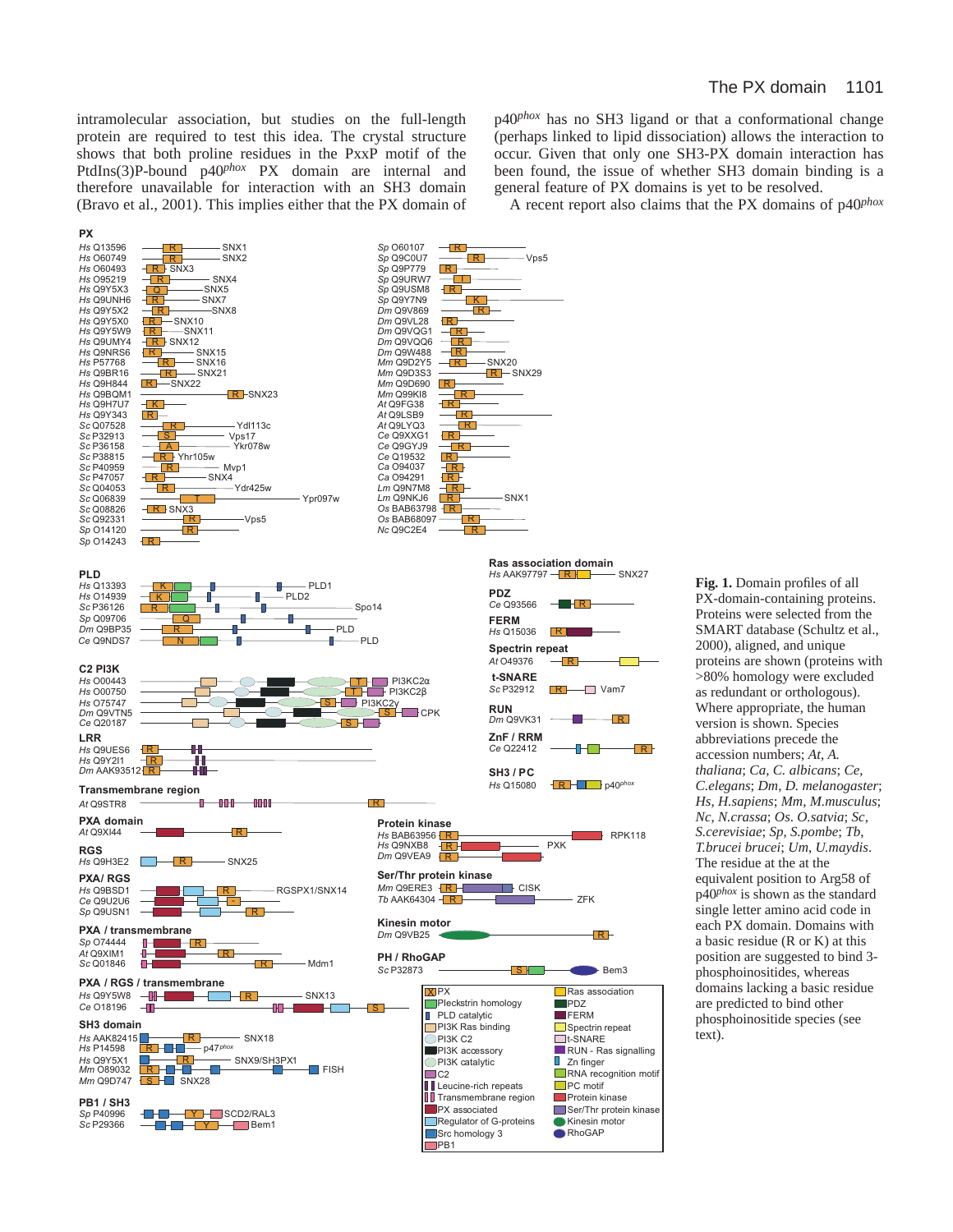

**Fig. 2.** (A) Secondary structure of the p40<sup>*phox*</sup> PX domain. The first  $\alpha$ -helix is not part of the core PX domain but was included in the crystallised p40*phox* PX domain construct. MIL, membrane interaction loop; PxxP, polyproline region. (B) Tertiary structure of the overall topology of the p40*phox* PX domain bound to PtdIns(3)*P*. The membrane interaction loop of the PX domain and the acyl chains of the PtdIns(3)*P* would insert into a membrane located towards the top of the diagram. (C) Details of the lipid-binding pocket shown in (B). Key residues are illustrated to demonstrate how each one is positioned to fulfil specific roles; Lys92 hydrogen bonds with the 1-phosphate, Tyr59 stacks against the inositol ring, Arg105 interacts with the 4- and 5-hydroyl groups, Arg58 contacts the 3-phosphate and Arg57 faces away from the lipid binding pocket, fulfilling a structural role in the domain.

and p47*phox* can interact with the ERM protein moesin, although the molecular mechanism for this interaction remains to be defined (Wientjes et al., 2001).

### **Regulation of proteins by the PX domain binding to phosphoinositides**

Several paradigms of protein regulation by lipid binding have been formulated from the extensive work on FYVE domains and PH domains. The main modes of regulation conferred by lipid binding to these domains are spatiotemporal and allosteric.

#### PtdIns $(3)$ P in endosome and vacuole targeting

The majority of PX domains studied so far show binding selectivity for PtdIns(3)*P*, and the importance of this lipid in vesicle trafficking in yeast and mammalian cells is well described (reviewed in Stenmark and Aasland, 1999). The only yeast PI3K is Vps34p, which exclusively generates PtdIns(3)*P*. Mutation of the *vps34* gene results in aberrant sorting of proteins to the vacuole, defective endosomal processing and abnormal vacuole morphology (Herman and Emr, 1990). Levels of PtdIns $(3)$ *P* in yeast appear to be constant, presumably maintained by an equilibrium of synthesis and degradation. By extrapolation, the human homologue of the yeast PI3K, hVps34, is thought to be responsible for maintaining the constitutively high levels of PtdIns(3)*P* found in mammalian cells (Siddhanta et al., 1998). Previously, the only known targets for PtdIns(3)*P* were proteins containing

FYVE domains. FYVE domains are present in many proteins involved in vesicle trafficking, including EEA-1 and Hrs (Burd and Emr, 1998; Gaullier et al., 1998). PtdIns(3)*P* binding is required for the correct localisation and hence function of several of these proteins (Gaullier et al., 2000). Two examples of PX-domain-containing proteins thought to be involved in this type of trafficking pathway have been described: the yeast t-SNARE Vam7pp (Cheever et al., 2001) and the human sorting nexins SNX3 (Xu et al., 2001a) and RGS-PX1 (Zheng et al., 2001).

Vam7pp is a yeast t-SNARE localised to the vacuole, comprising an N-terminal PX domain and a C-terminal coiledcoil region. It has a role in the docking and subsequent fusion processes of vesicles with the vacuole, acting as a SNAP-25 homologue. Vam7p-null (*Vam7p*∆) mutant cells accumulate aberrant membranous compartments (Sato et al., 1998). A mutant protein lacking the PX domain (Vam7p∆PX) is cytosolic, demonstrating that the PtdIns(3)*P*-specific PX domain of Vam7p is required for appropriate vacuolar localisation (Cheever et al., 2001). Studies using the *Vam7p*<sup>∆</sup> mutant cells show that high levels of exogenous Vam7p∆PX can complement the *Vam7p*<sup>∆</sup> phenotype, demonstrating that the PX domain is not essential for Vam7pp function. Taken together, these data suggest that the role of the PX domain is to concentrate Vam7pp on the vacuole, where it interacts with other components that regulate docking and fusion (Fig. 3A).

Mammalian sorting nexins are a family of related proteins implicated in the endocytic pathway that also contain PX domains (Teasdale et al., 2001). Several also bind to cellsurface receptors, but their exact function remains undefined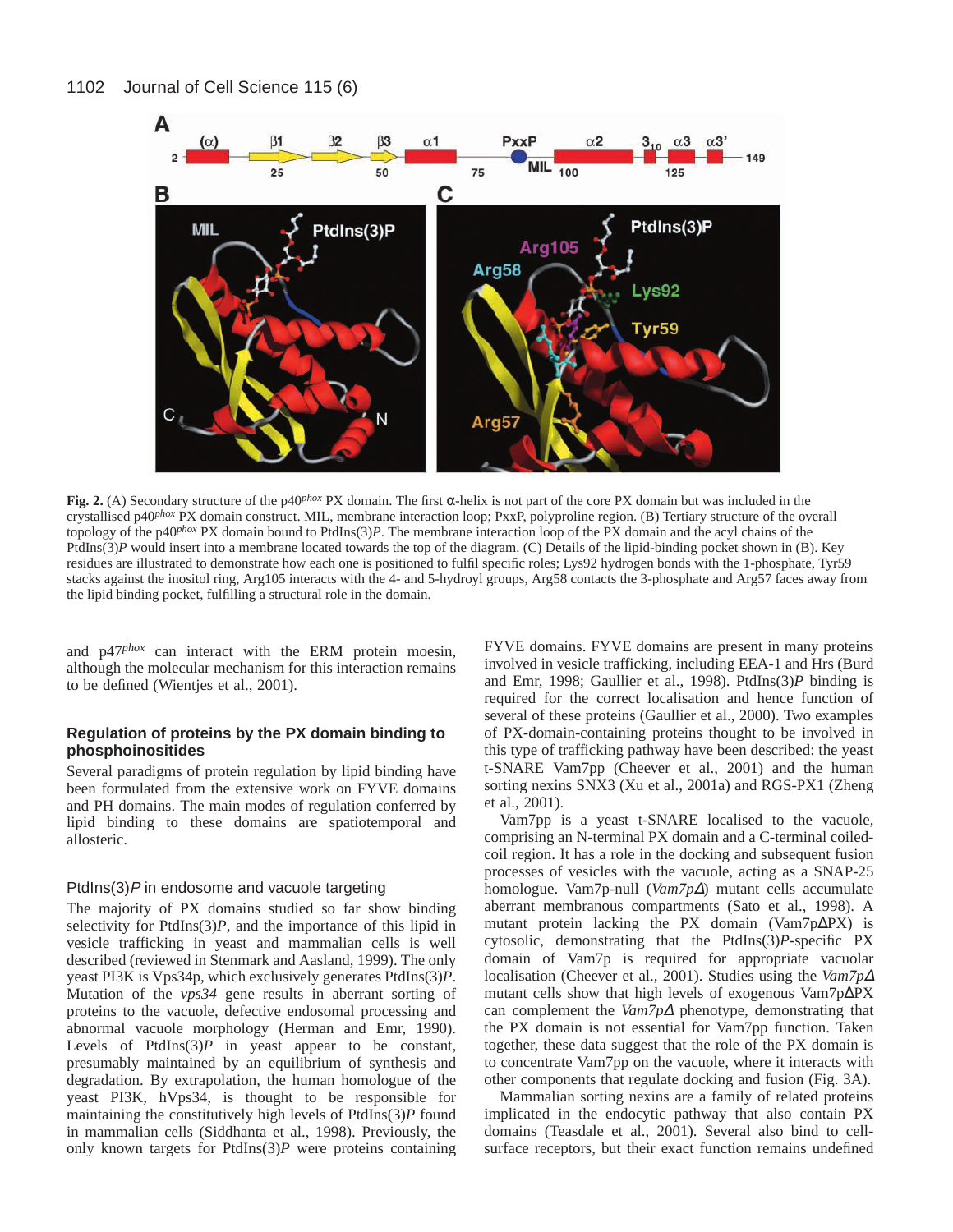(Haft et al., 1998). Xu et al. have studied SNX3 (Xu et al., 2001a), an interesting protein in that it is little more than a PX domain (130 residues of 162 make up the PX domain). Selective binding of the SNX3 PX domain to PtdIns(3)*P* primarily localises this protein to early endosomes. Overexpression leads to swelling of the endosomal compartment reminiscent of that seen after overexpression of PtdIns(3)*P*-binding FYVE domain constructs (Gillooly et al., 2000). These SNX3-induced expanded membranous structures contain markers of sorting, recycling and late endosomes, perhaps indicating mixing of these compartments. In addition, overexpression of SNX3 leads to internalised EGF being retained in the swollen structures rather than being targeted to the lysosome for degradation. Microinjection of anti-SNX3 antibodies inhibited transport of internalised transferrin receptors from early to recycling endosomes, implicating SNX3 in the regulation of this trafficking event. Exactly how SNX3 performs its function is unclear, but, if it acts within a multiprotein complex, the only evident protein-proteininteraction module is the polyproline region in the PX domain. In this view, the PX domain of SNX3 could then act as a regulator of a secondary protein, which raises the possibility that PX domains of this protein family differ by binding to distinct protein partners or phosphoinositide species.

RGS-PX1 (also called SNX14) is another mammalian sorting nexin that is localised to endosomes through a PtdIns(3)*P*-specific PX domain (Zheng et al., 2001). In contrast to SNX3, RGS-PX1 has a defined catalytic activity. It is a GTPase-activating protein (GAP) that specifically binds to  $G\alpha_s$ and accelerates the catalytic rate of GTP hydrolysis. Overexpression of RGS-PX1 significantly attenuates the effects of  $G\alpha_s$ -mediated signalling, such as increases in cAMP levels, through its GAP activity. Additionally, overexpression also causes a delay in EGF receptor degradation following ligand-dependent internalisation, as well as influencing EGFdependent MAP kinase activation. RGS-PX1 may therefore act as a bridge between G protein signalling and regulation of vesicular traffic.

Two independent groups have also described PX-domaindependent endosomal localisation of a serum- and glucocorticoid-regulated kinase (SGK) family member (Virbasius et al., 2001; Xu et al., 2001b). Cytokineindependent survival kinase (CISK) is a Ser/Thr kinase that can protect cells from apoptosis following serum withdrawal. It shares significant homology with protein kinase B (PKB) in its kinase domain and is also thought to share at least a subset of the same substrates, such as Bad and the forkhead transcription factor FKHRL1 (which is inhibited by phosphorylation) (Liu et al., 2000). Work on PKB has shown that it has a PH domain specific for PtdIns $(3,4)P_2$  and PtdIns $(3,4,5)P_3$  N-terminal to the kinase domain. Production of PtdIns $(3,4)P_2$  and PtdIns(3,4,5)*P*3 at the plasma membrane recruits PKB, colocalising it with its upstream activating kinase PDK1 (which also contains a PtdIns(3,4,5)*P*3-specific PH domain) (Alessi et al., 1997; Stephens et al., 1998). Binding of lipids to PKB is thought to induce a conformational change in the protein that relieves an inhibitory constraint, allowing activating phosphorylation by PDK1 (Stokoe et al., 1997).

CISK has an N-terminal PX domain, rather than the PH domain of PKB, and is activated through stimulation of cell surface receptors coupled to IGF-1 and EGF. Non-lipid-



**Fig. 3.** (A) A model for the role of Vam7p in vesicle-vacuole docking. Vam7p is localised to the vacuole by interaction of its PX domain with PtdIns(3)*P* and through interaction with Vam3 (explaining how overexpression of Vam7p∆PX can still facilitate docking, as it can be localised through Vam3, albeit to a lower extent than the wild type). The cargo vesicle docks to Vam7p through Vti1, and the Class C Vps complex also joins. Assembly of this complex facilitates vesicle-vacuole fusion (Sato et al., 2000). (B) A model of regulation of CISK by interaction with phosphoinositides. CISK is localised to membranes by PtdIns(3)*P* or PtdIns(3,4,5)*P*3. This may allow it to be activated through phosphorylation by an upstream kinase, perhaps PDK or a PDK-like kinase. Once active, CISK can phosphorylate downstream targets to exert effects on cell survival.

binding mutants prevent both endosomal localisation of the protein and downstream inhibition of FKHRL1. Interestingly, deletion of the PX domain enhanced inhibition of FKHRL1 activity, suggesting that the unliganded PX domain autoinhibits CISK in a manner analogous to that predicted for the PH domain of PKB (Xu et al., 2001b). These analogies may extend further in that the key activating phosphorylation sites in PKB (Thr308 in the kinase domain and Ser473 in the C-terminal tail) also appear to be conserved in CISK, which suggests that PDK1 or a PDK-like kinase is responsible for the phosphoinositide-dependent phosphorylation and activation of CISK (Fig. 3B). The lipid-binding properties of the CISK PX domain are somewhat disputed: Xu et al. report specificity for PtdIns $(3,4,5)P_3$  and PtdIns $(3,5)P_2$ , whereas Virbasius et al. demonstrate exclusive binding to PtdIns(3)*P*. The reason for this discrepancy is not clear because both groups use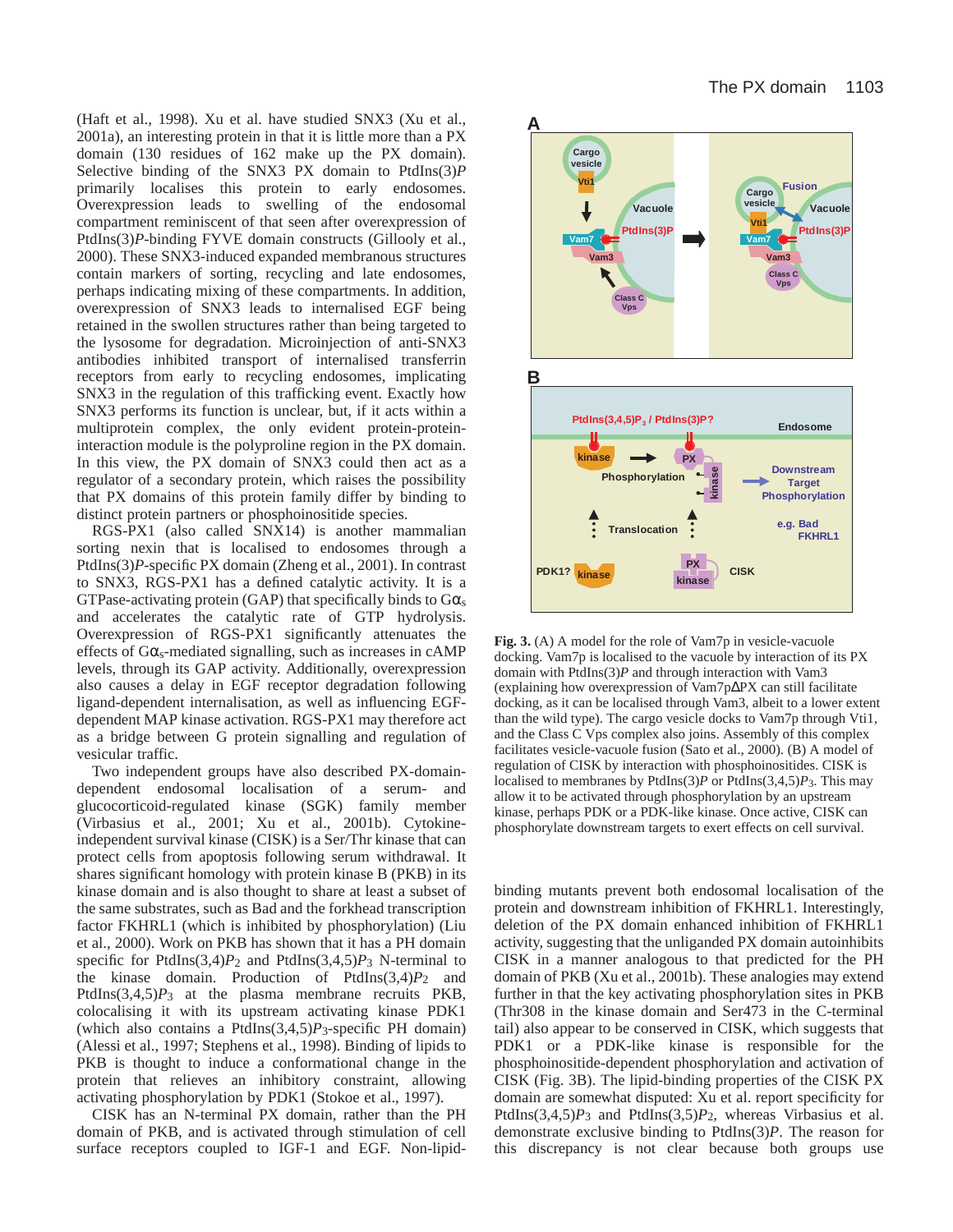#### 1104 Journal of Cell Science 115 (6)

essentially the same 'protein-lipid overlay' binding assay, although Virbasius et al. also present convincing liposome binding data. Certainly, PtdIns(3)*P* binding more easily explains the endosomal localisation of CISK; however, PtdIns(3,4,5)*P*3 binding would more easily explain how CISK couples to agonist-stimulated events originating at the plasma membrane. Whatever the precise lipid-binding specificity of CISK, there seem to be very strong parallels, both in the way CISK and PKB are regulated by phosphoinositides and in the roles these two kinases play in the regulation of cell survival.

#### PtdIns $(3)$ P as a target on phagosomes

Two reports have recently demonstrated a new cellular site of PtdIns(3)P generation (Vieira et al., 2001; Ellson et al., 2001b). These studies focused on professional phagocytic cells that engulf pathogenic material and cell debris and breakdown the contents of the ingested phagosome by the co-ordinated delivery of vesicle-bound digestive enzymes and reactive oxygen species (reviewed in Berón et al., 1995; Desjardins et al., 1994; Desjardins et al., 1997; Babior, 1999). Both groups observed that  $PtdIns(3)P$  is rapidly and transiently generated on phagosomal membranes following closure of the phagosome. The kinetics of this rise and fall in PtdIns(3)*P* levels strongly suggest a role for this lipid in temporal localisation of proteins involved in maturation of the phagosome as a prerequisite for entry into the lysosomal pathway. Using inhibitory antibodies, Vieira et al. also demonstrated that hVps34 activity is required for this rise in PtdIns(3) $P$  to occur and that the PtdIns(3) $P$  is necessary for efficient maturation of the phagosome.

These are the first reports to show rapid upregulation of PtdIns(3)*P* synthesis in response to extracellular stimuli, which contrasts with the maintenance of steady-state levels of PtdIns(3)*P* in endosomes. What are the targets of PtdIns(3)*P* in this pathway? Clearly, PX-domain-containing proteins involved in vesicle trafficking, such as members of the sorting nexin (SNX) family, are obvious candidates. FYVE-domaincontaining proteins (such as EEA1) could also interact with this PtdIns(3)*P*, allowing docking and fusion of digestiveenzyme-containing vesicles.

In addition to these reports, previous studies have shown that the entire process of phagocytosis correlates with spatially and temporally regulated synthesis of three other phosphoinositide species: PtdIns(3,4,5)*P*3, PtdIns(3,4)*P*2 and PtdIns(4,5)*P*2 (Botelho et al., 2000; Marshall et al., 2001). This again provides potential localisation signals for lipid-bindingdomain-containing proteins, including those that have PX domains.

In conjunction with content delivery from intracellular vesicle populations, production of microbicidal reactive oxygen species into the phagosomal vacuole is also essential for efficient killing of ingested material. The enzyme complex responsible for the generation of these superoxide anions is the NADPH oxidase. It contains a membrane-bound cytochrome and four cytosolic components – Rac, p67*phox*, p47*phox* and p40*phox* (reviewed in Babior, 1999). Many regulatory inputs are known to impinge on the assembly and activity of the oxidase, and now lipid regulation through PX-domain-containing proteins must be integrated. p40*phox* and p47*phox* contain PX domains showing specificity for PtdIns(3)*P* and PtdIns(3,4)*P*2, respectively (although the p47*phox* PX domain is much less selective, exhibiting significant binding to several other phosphoinositides) (Ellson et al., 2001a, Kanai et al., 2001). The cytosolic phox proteins are generally thought to exist in a basal complex, translocating to the membrane-bound cytochrome upon activation by stimulation. The phagovacuolelocalised rise in PtdIns(3)*P* levels is clearly a potential target for the translocation of PtdIns(3)*P*-binding p40*phox*. This translocation may help recruit other members of the cytosolic complex, facilitating interaction with the cytochrome and, ultimately, activation of the oxidase. Similarly, PtdIns(3,4)*P*2, which was shown to accumulate in the phagocytic cup (Marshall et al., 2001), could target the cytosolic complex by interacting with the p47*phox* PX domain. This potential mode of activation illustrates the importance of establishing the credentials of the p47*phox* PX-SH3 domain interaction, that is, what is the relationship between phosphoinositide binding and SH3 domain binding? Phosphorylation of p47*phox* is thought to disrupt intramolecular associations (perhaps including the PX-SH3 domain interaction) to expose previously masked domains, subsequently allowing direct interaction of p47*phox* with the cytochrome (p40*phox* has not been shown to bind to the cytochrome) (Ago et al., 1999). This suggests that the PX domains in this pathway act as both spatiotemporal and allosteric regulators. Note, however, that, to date, there is no direct evidence for these PX-domain-mediated mechanisms in oxidase activation.

#### **Conclusion**

The PX domain has emerged as a major phosphoinositidebinding module. PtdIns(3)*P* produced constitutively in endosomes or following stimulation in phagocytes is a clear target for proteins that possess PtdIns(3)*P*-binding PX domains. In this respect, PX domains resemble FYVE domains (although the two are structurally distinct), and it is not surprising that proteins containing either PX or FYVE domains are implicated in similar trafficking pathways. In addition, PX domains that have alternative specificities could be targeted to other phosphoinositides and participate in pathways in which proteins with other lipid-binding modules (such as PH or ENTH domains) participate. With this knowledge, we can now rapidly study the function and regulation of PX-domaincontaining proteins.

We would like to thank Karen Anderson, Nick Ktistakis and members of the Roger Williams laboratory for helpful discussion and critical reading of this manuscript.

#### **References**

- **Ago, T., Nunoi, H., Ito, T. and Sumimoto, H.** (1999). Mechanism for phosphorylation-induced activation of the phagocyte NADPH oxidase protein p47(phox). Triple replacement of serines 303, 304, and 328 with aspartates disrupts the SH3 domain-mediated intramolecular interaction in p47(phox), thereby activating the oxidase. *J. Biol. Chem.* **274**, 33644-33653.
- **Ago, T., Takeya, R., Hiroaki, H., Kuribayashi, F., Ito, T., Kohda, D. and Sumimoto, H.** (2001). The PX domain as a novel phosphoinositide-binding module. *Biochem. Biophys. Res. Commun.* **287**, 733-738.
- **Alessi, D. R., James, S. R., Downes, C. P., Holmes, A. B., Gaffney, P. R., Reese, C. B. and Cohen, P.** (1997). Characterization of a 3 phosphoinositide-dependent protein kinase which phosphorylates and activates protein kinase Balpha. *Curr. Biol.* **7**, 261-269.